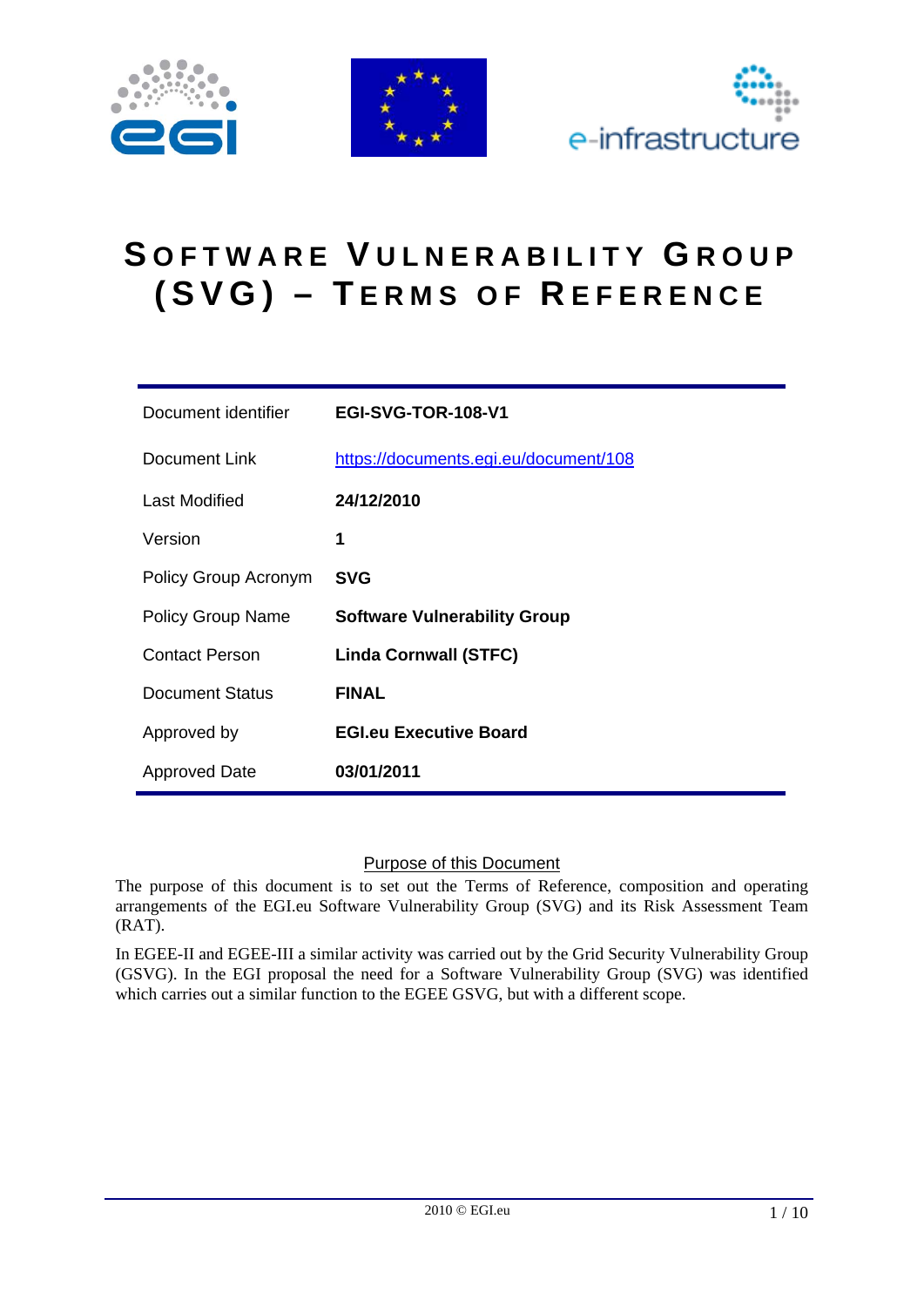





### **I. COPYRIGHT NOTICE**

Copyright © EGI.eu. This work is licensed under the Creative Commons Attribution-NonCommercial-NoDerivs 3.0 Unported License. To view a copy of this license, visit http://creativecommons.org/licenses/by-nc/3.0/ or send a letter to Creative Commons, 171 Second Street, Suite 300, San Francisco, California, 94105, USA.

The work must be attributed by attaching the following reference to the copied elements: "Copyright © EGI.eu (www.egi.eu). Using this document in a way and/or for purposes not foreseen in the license, requires the prior written permission of the copyright holders. The information contained in this document represents the views of the copyright holders as of the date such views are published.

### **II. DOCUMENT LOG**

| Version   Approval Date | <b>Approved By</b>            | Amendment       |
|-------------------------|-------------------------------|-----------------|
| 03/01/2011              | <b>EGI.eu Executive Board</b> | Initial version |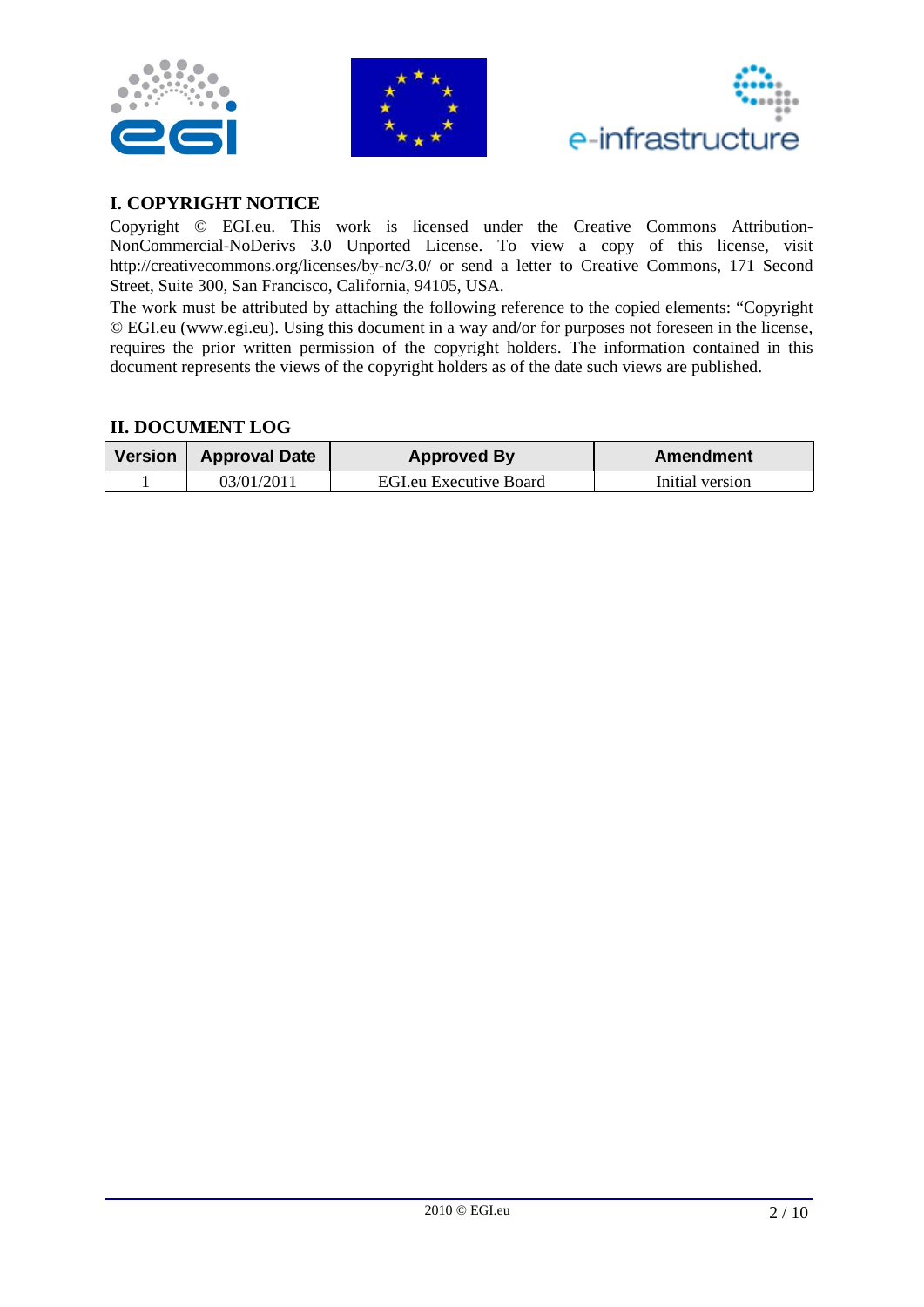





# **TABLE OF CONTENTS**

| 1              |       |  |
|----------------|-------|--|
| $\overline{2}$ |       |  |
| 3              |       |  |
| 4              |       |  |
| 5              |       |  |
|                | 5.1   |  |
|                | 5.2   |  |
|                | 5.2.1 |  |
|                | 5.2.2 |  |
|                | 5.2.3 |  |
|                | 5.3   |  |
|                | 5.3.1 |  |
|                | 5.3.2 |  |
|                | 5.3.3 |  |
|                |       |  |
| 6              |       |  |
|                | 6.1   |  |
|                | 6.1.1 |  |
|                | 6.1.2 |  |
|                | 6.1.3 |  |
|                | 6.1.4 |  |
|                | 6.1.5 |  |
|                | 6.1.6 |  |
|                | 6.2   |  |
|                | 6.2.1 |  |
|                | 6.2.2 |  |
|                | 6.2.3 |  |
|                | 6.2.4 |  |
| 7              |       |  |
| 8              |       |  |
| 9              |       |  |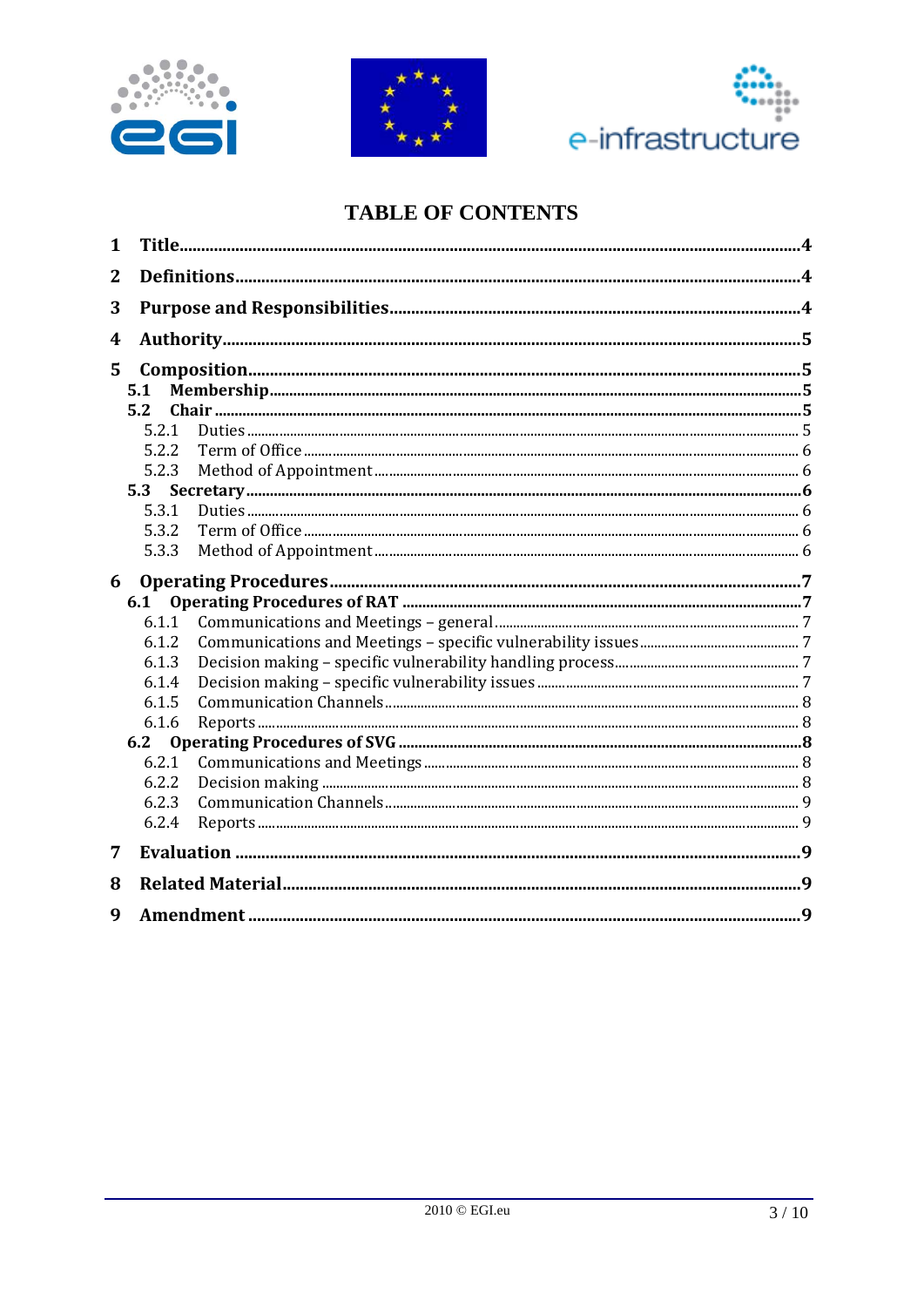





# **1 TITLE**

The name of the group is Software Vulnerability Group ("SVG", hereafter also referred to as "the Group").

# **2 DEFINITIONS**

| <b>Word/Term</b>       | <b>Definition</b>                                     |
|------------------------|-------------------------------------------------------|
| <b>CSIRT</b>           | <b>Computer Security Incident Response Task Force</b> |
| <b>GSVG</b>            | The EGEE Grid Security Vulnerability Group            |
| <b>NGI</b>             | National Grid Initiatives                             |
| <b>RAT</b>             | <b>Risk Assessment Team</b>                           |
| <b>SVG</b>             | Software Vulnerability Group                          |
| <b>IIMD</b>            | Unified Middleware Distribution                       |
| OMB                    | <b>Operations Management Board</b>                    |
| <b>EGI-InSPIRE PMB</b> | <b>EGI-InSPIRE Project Management Board</b>           |

## **3 PURPOSE AND RESPONSIBILITIES**

The Software Vulnerability Group has been established to reduce the number of software vulnerabilities in the EGI infrastructure.

The main purpose of the SVG is stated "to eliminate existing vulnerabilities from the deployed infrastructure, primarily from the grid middleware, prevent the introduction of new ones and prevent security incidents" [R2].

The Risk Assessment Team (RAT) is established as the core working group within SVG and the main purpose is to handle specific software vulnerabilities reported in the EGI infrastructure. Most of the activities and responsibilities of SVG are done by RAT since software issue handling is by far the largest activity in the SVG. Having in mind sensitivity of software vulnerability issues some of the SVG responsibilities are only done within the RAT and cannot be performed by the SVG in general. These activities are:

- Providing a process for reporting, handling, and resolution of software vulnerabilities found in middleware made available to sites by the EGI Middleware Unit as the EGI Unified Middleware Distribution (UMD). This is the largest part of the activity, and the process is described in "The Vulnerability issue handling process", part of EGI-InSPIRE milestone MS405 [R2].
- Provide consultation on software vulnerabilities to the CSIRT Team and other EGI groups, including issues outside the scope of specific software vulnerability issue handling described above.

Vulnerability issues may by reported by e-mail to report-vulnerability@egi.eu. Vulnerability issues are written to a tracker to which the RAT has access. Only the RAT and those involved in the resolution of specific issues have access to information on vulnerabilities that have not been disclosed. In the case vulnerabilities are announced publicly, SVG as the whole may discuss issues.

Furthermore, the SVG will be also responsible for: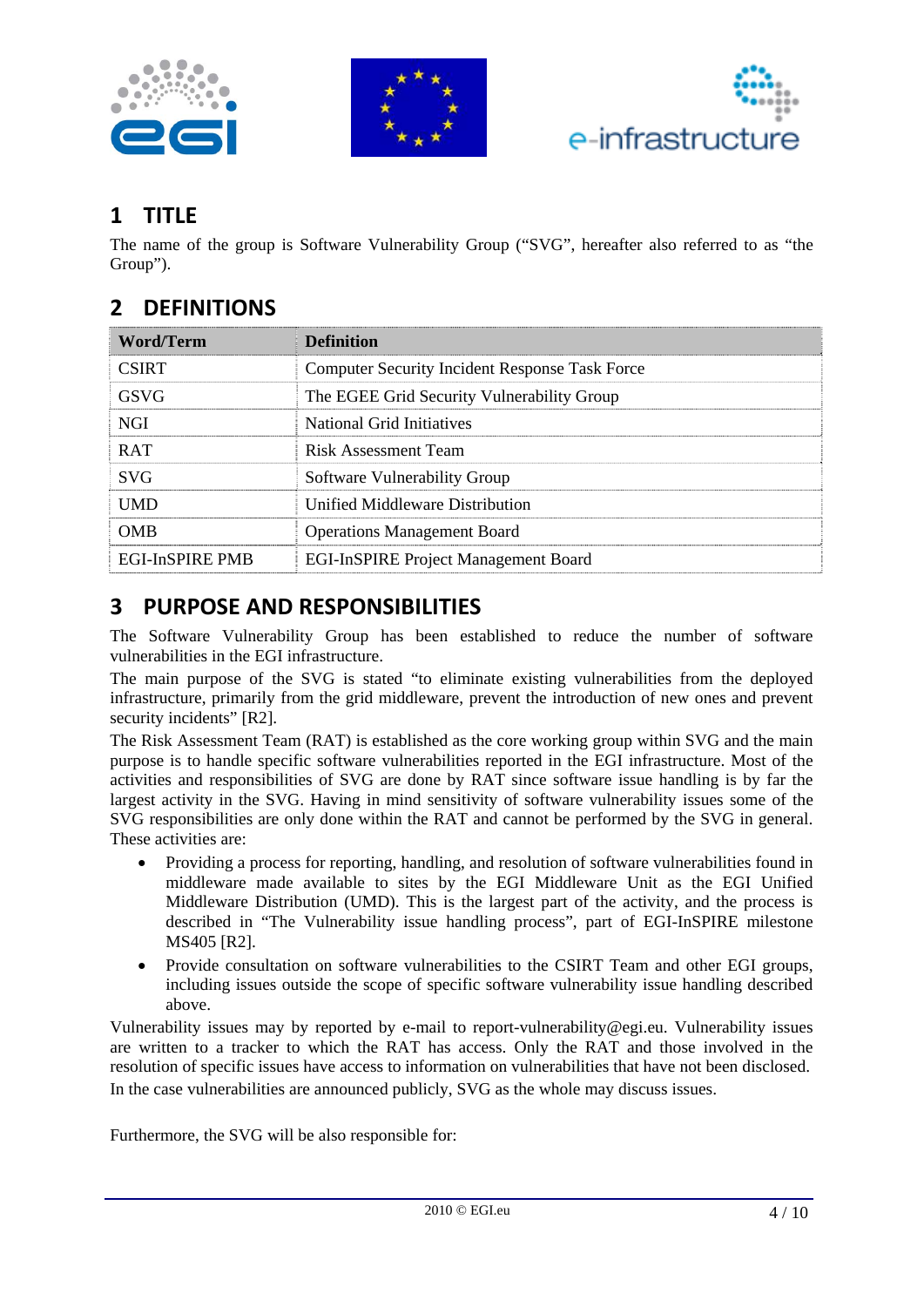





- collaborating with others who assess software provided in the EGI UMD to look for vulnerabilities
- educating developers to encourage writing secure code, thus reducing the likelihood of the introduction of new vulnerabilities

Note that this group largely works on a voluntary/best efforts basis, and the amount of effort that can be put in depends on the good will of people, their institutes, and funding bodies.

### **4 AUTHORITY**

- The Group is authorized by the EGI.eu Council through the EGI.eu Executive Board to investigate any activity within its Terms of Reference.
- The Group will comply with the Policy Development Process [R1]
- The EGI.eu Council and the EGI.eu Executive Board are the governing bodies of the Group.

### **5 COMPOSITION**

### *5.1 Membership*

Members of SVG include all RAT members. In addition, others may join provided they are members of a collaborating project or institute at the discretion of the chair, deputy, or RAT members.

Concerning RAT membership:

- Membership is drawn from the National Grid Initiatives (NGIs), sites, and organisations contributing software to the UMD.
- Members 'volunteer' their time and expertise to the group to further the aims of the Group.
- When members join the RAT they agree not to disclose confidential information concerning vulnerabilities to which they have access outside the confines of the group, without agreement from the group.
- No observers are allowed to the group since only those who are carrying out the issue handling can be members of the RAT

Concerning SVG membership not in RAT:

- Membership is drawn from the same places as the RAT, but additionally may be drawn from any organisation which has an interest in Grid Security Vulnerabilities
- Members 'volunteer' their time and expertise to the group to further the aims of the Group

The list of members is maintained on the SVG and RAT wiki (see Section 5.4.5 and 5.5.3)

### *5.2 Chair*

The chair of the RAT and SVG is the same. The chair may nominate a deputy for both the RAT and SVG or just the RAT.

### **5.2.1 Duties**

Concerning RAT activity, the duties of the Chair include:

- Ensuring that the issue handling infrastructure is in place, including the reporting mailing list, the tracker, web pages, and contact details with the various software providers for the UMD
- Ensure issues are handled in a timely manner, according to the defined process.
- Ensure all issues reported have an appropriate response and outcome, in a timely manner. If issues are beyond the scope this should be reported and some sort of appropriate action or not carried out.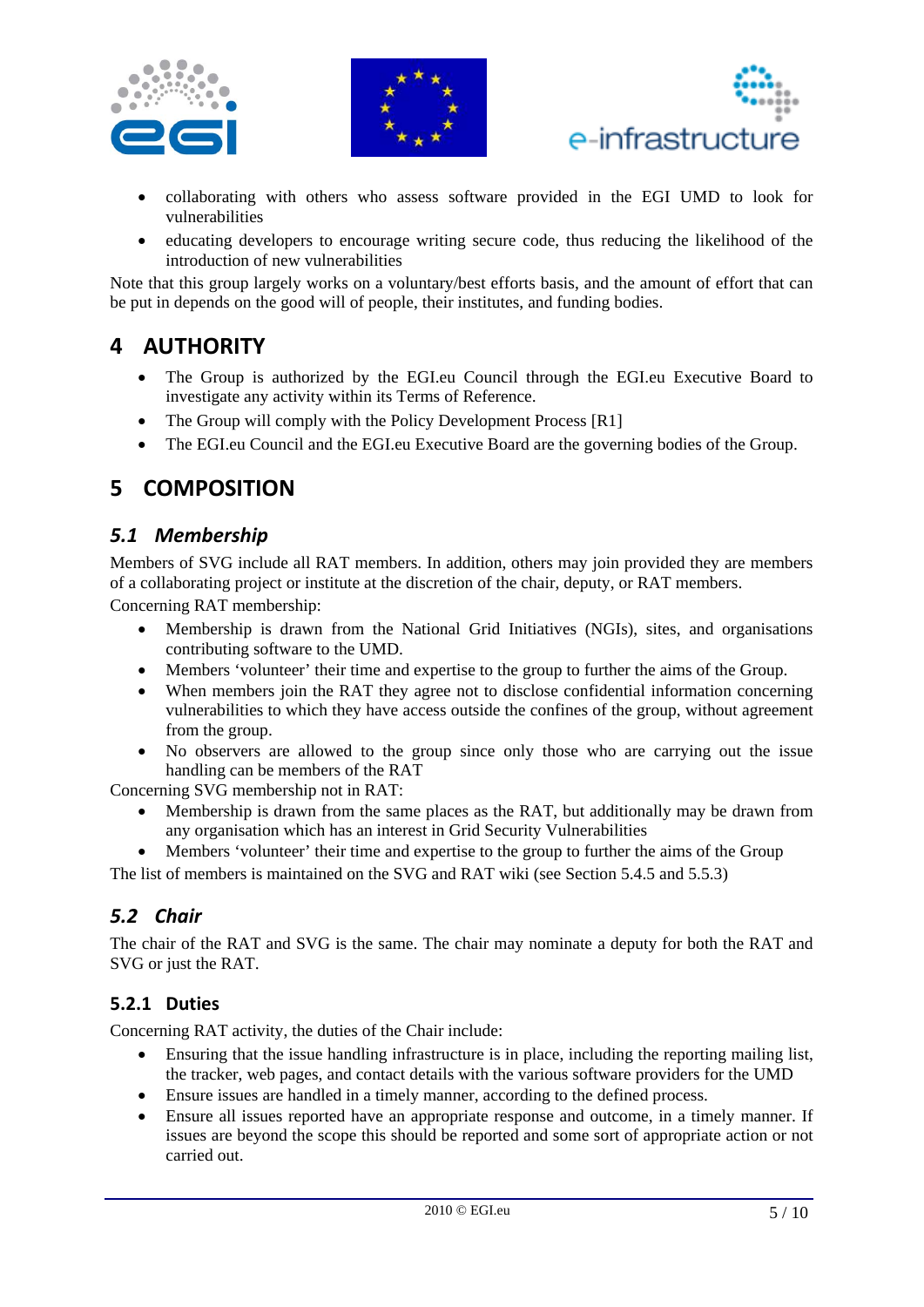





- Report to management at regular intervals on the issue handling, including:
	- o Number of new issues reported
	- o Timeliness of initial issue handling
	- o Number of open issues
	- o Number of issues closed

Concerning the general SVG activity, the duties of the Chair include:

- Act as general point of contact for the Group
- Scheduling meetings and notifying group members
- Guiding the meeting according to the agenda and time available
- Ensuring all discussion items end with a decision, action or definite outcome
- Review and approve the draft minutes before distribution
- Liaise with others carrying out work on vulnerabilities, such as those carrying out vulnerability assessments and developer training
- Chair SVG sessions (including arranging speakers) in appropriate EGI Technical meetings/conferences
- Ensuring that the produced documents are presented for approval and adoption and that once approved these are published and made available in the document repository

### **5.2.2 Term of Office**

The Term of the Office is unlimited.

### **5.2.3 Method of Appointment**

The EGI.eu participant responsible for performing the duties of the SVG task appoints the Chair.

### *5.3 Secretary*

#### **5.3.1 Duties**

Duties of the Secretary include:

- Assisting with the logistical details of meetings (be they face to face or phone/video)
- Support agenda preparation
- Taking and distributing minutes at the Group meetings
- Preparation and development of policy paper
- Assisting with the provision of, management and maintenance of document repositories and web(s) and wiki(s)

### **5.3.2 Term of Office**

The Term of the Office is unlimited until the Chair appoints a new person.

### **5.3.3 Method of Appointment**

The SVG Chair nominates the Secretary.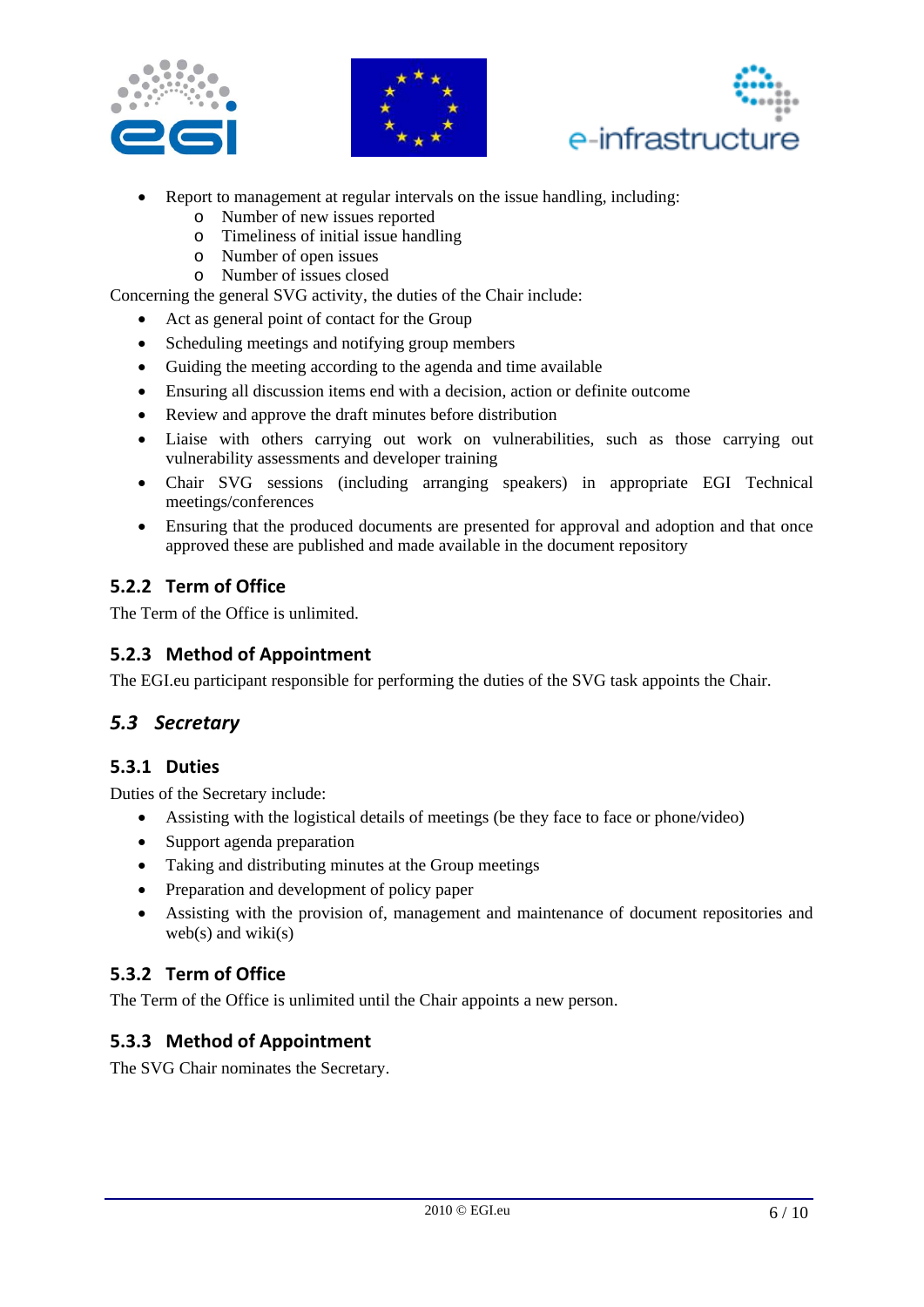





### **6 OPERATING PROCEDURES**

### *6.1 Operating Procedures of RAT*

We note here that if a vulnerability issue is reported, it is handled by those RAT members available. Any stakeholder of EGI also has the right to suggest new policies and procedures or revision of old policies and procedures which in their opinion need revision. These requests should be submitted to the Chair of SVG/RAT who will discuss with SVG/RAT during a subsequent meeting of the group. The decision whether to accept this request or not will be recorded in the minutes of the meeting and feedback will be provided to the original requestor.

### **6.1.1 Communications and Meetings – general**

- Most of the RAT activity takes place by e-mail (all RAT members are subscribed by the chair to the mailing list), or by the report-vulnerability request tracker which is visible and modifiable by the SVG-RAT group (see Section 5.4.5).
- A quorum of members must be present before a meeting can proceed. At least 50% members must be present for the meeting to proceed.
- The Group will meet at least every three months either face to face, by EVO or telecon.
- Where practicable, the agenda together with reports and documents that relate to the Group will be forwarded to members in sufficient time to enable consideration prior to meetings
- Accurate minutes will be kept of each meeting of the Group. The minutes of a meeting shall be submitted to group members for ratification at the next subsequent meeting of the Group

### **6.1.2 Communications and Meetings – specific vulnerability issues**

- Note that if a vulnerability issue is reported, it should be handled usually over 2-3 days by those RAT members available at the time.
- Face to face meetings, and/or telecom or EVO meetings will be arranged if the RAT thinks it is helpful to discuss issues or problems.

#### **6.1.3 Decision making – specific vulnerability handling process**

- The process for carrying out vulnerability handling is described in the related material [R2].
- Any changes need to be agreed at least by the majority of the RAT members and approved by the EGI-InSPIRE PMB and OMB

#### **6.1.4 Decision making – specific vulnerability issues**

- When carrying out a Risk assessment of a reported issue, all RAT members will be invited by e-mail to give their opinion on the Risk Category.
- Except in the case of Critical issues, RAT members will be given at least 1 full working day to respond.
- At least 3 RAT members should give their opinion on the Risk category. Usually it will be more but as the aim is to investigate and assess issues within 3 working days we do not demand more than 3.
- Wherever possible, the Group will arrive at a proposed draft advisory or other recommendation documents and/or advice by clear consensus, as determined by the Chair
- A voting process on advisories and documents will only start if consensus cannot be reached in a reasonable time or if at least one third of voting members of the Group call for a vote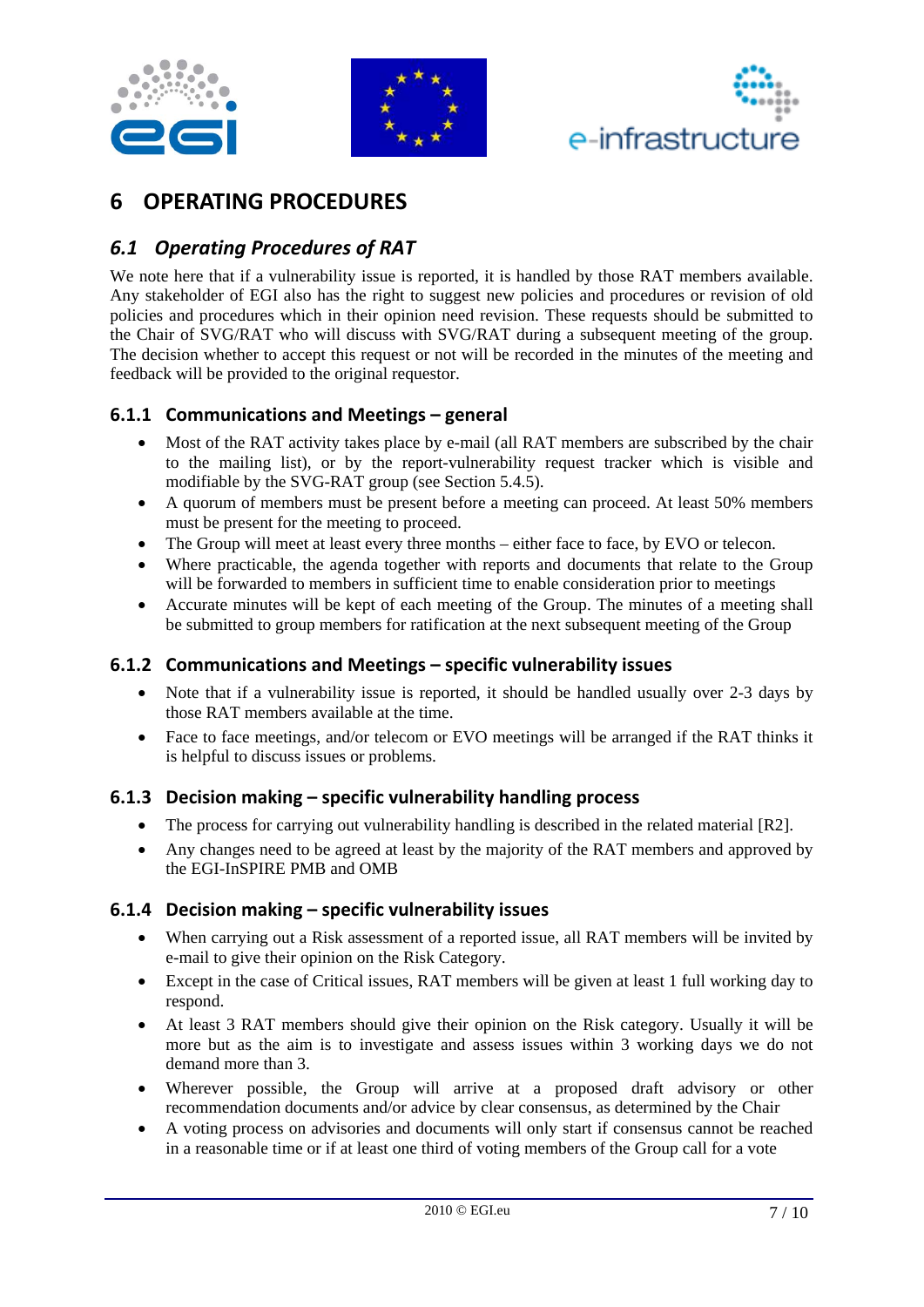





- A decision is adopted if more than 50% of the voting members cast their vote for the proposed decision
- If the Group's recommendations are adopted by majority vote, minority positions will be recorded and reported
- The Group may by majority decision refer matters for decision to the Director on issues where a consensus cannot be achieved.

### **6.1.5 Communication Channels**

| <b>Communication channel</b> | Reference                                |
|------------------------------|------------------------------------------|
| The Group mailing list       | SVG-RAT@mailman.egi.eu                   |
| Main wiki page               | https://wiki.egi.eu/wiki/SVG:RAT         |
| <b>Members</b>               | https://wiki.egi.eu/wiki/SVG:RAT Members |

### **6.1.6 Reports**

 The Group produces advisories on vulnerability issues on a responsible disclosure basis and other recommendations which are agreed between the RAT and the software provider.

### *6.2 Operating Procedures of SVG*

### **6.2.1 Communications and Meetings**

- All the members of the Group are subscribed by the chair or deputy to the SVG mailing list and should use it as primary written communication channel. It is expected that most of the communication is carried out via this list (see Section 5.5.3).
- The EGI SVG will usually meet one a month by telecon or EVO to discuss any issues which are public or more general software vulnerability matters, such as vulnerability assessments carried out by collaborators or new types of vulnerability
- Where practicable, the agenda together with reports and documents that relate to the Group will be forwarded to members in sufficient time to enable consideration prior to meetings.
- A quorum of members must be present before a meeting can proceed. At least 40% members must be present for the meeting to proceed
- Accurate minutes will be kept of each meeting of the Group. The minutes of a meeting shall be submitted to group members for ratification at the next subsequent meeting of the Group.
- The Chair/Secretary should make sure that all the updates concerning the group's dates, agenda and minutes are posted on group's Wiki page.

### **6.2.2 Decision making**

- Wherever possible, the Group will arrive at proposed draft recommendations documents and/or advice by clear consensus, as determined by the Chair
- A voting process will only start if consensus cannot be reached in a reasonable time or if at least one third of voting members of the Group call for a vote
- A decision is adopted if more than 50% of the voting members cast their vote for the proposed decision
- If the Group's recommendations are adopted by majority vote, minority positions will be recorded and reported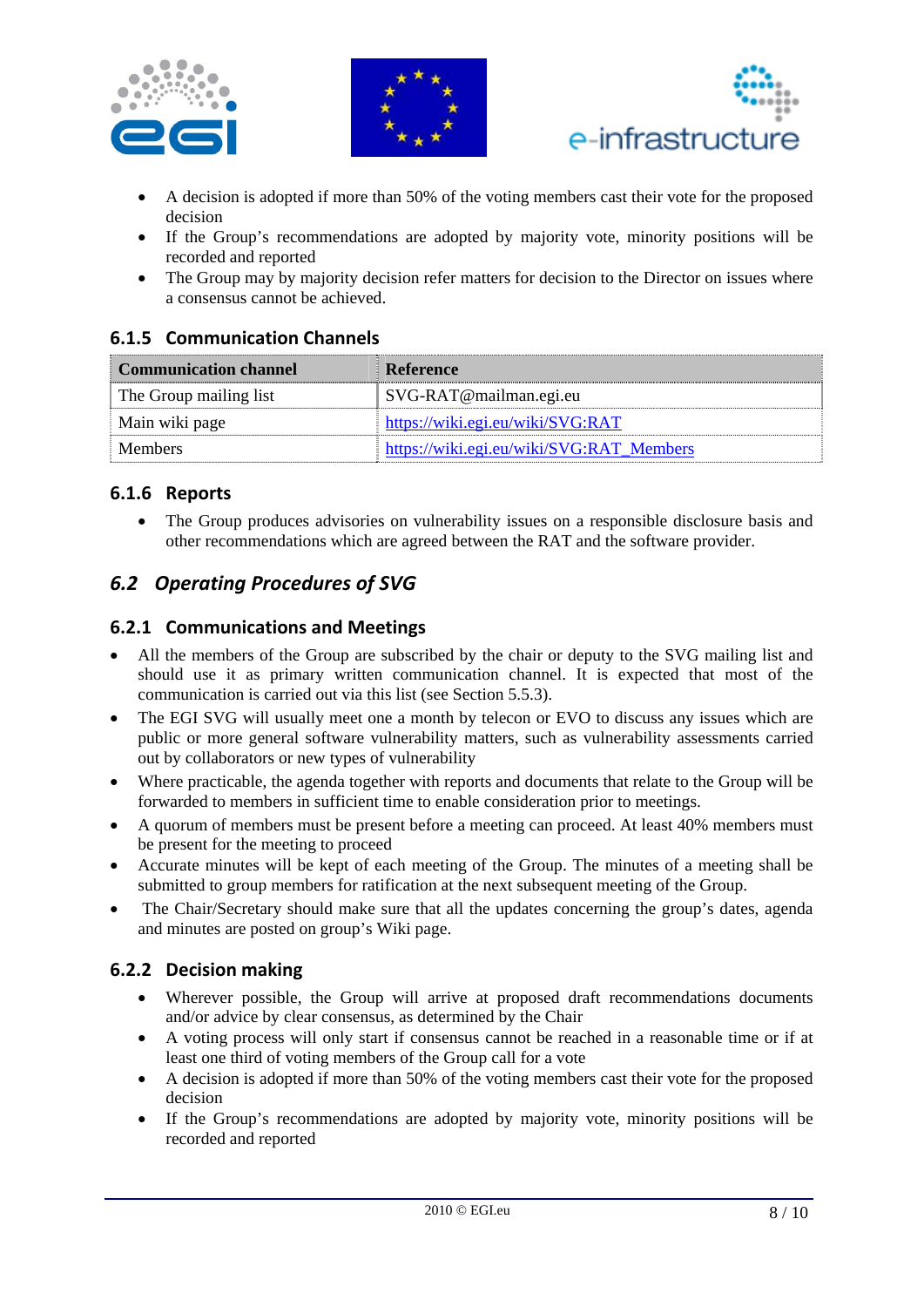





• The Group may by majority decision refer matters for decision to the Director on issues where a consensus cannot be achieved

### **6.2.3 Communication Channels**

| <b>Communication channel</b> | <b>Reference</b>                                                    |
|------------------------------|---------------------------------------------------------------------|
| The Group mailing list       | SVG-discuss@mailman.egi.eu                                          |
| Web page on EGI.eu website   | http://egi.eu/policy/internal/Security_Vulnerability_Group_SVG.html |
| Main wiki page               | https://wiki.egi.eu/wiki/SVG                                        |
| <b>Members</b>               | https://wiki.egi.eu/wiki/SVG:Members                                |
| Meetings and minutes         | https://wiki.egi.eu/wiki/SVG:Meetings                               |
| Documents                    | https://wiki.egi.eu/wiki/SVG:Documents                              |

### **6.2.4 Reports**

The group will report on general activities which have been carried out in the previous quarter.

# **7 EVALUATION**

The SVG Group will produce an annual report to the Governing Body, in line with best practice that will be defined, which sets out how the Group has met its Terms of Reference during the preceding year.

The minutes of the groups will be formally recorded and available to the Governing Body.

# **8 RELATED MATERIAL**

| <b>Name</b>                                   | Location                              |
|-----------------------------------------------|---------------------------------------|
| [R1] EGI.eu Policy Development Process        | https://documents.egi.eu/document/169 |
| [R2] The Vulnerability issue handling process | https://documents.egi.eu/document/47  |

### **9 AMENDMENT**

These Terms of Reference can be amended by mutual agreement of the Group Members through consultation and consensus. The amendments must be approved by the Governing Body. The Group will review its Terms of Reference on an annual basis as a minimum.